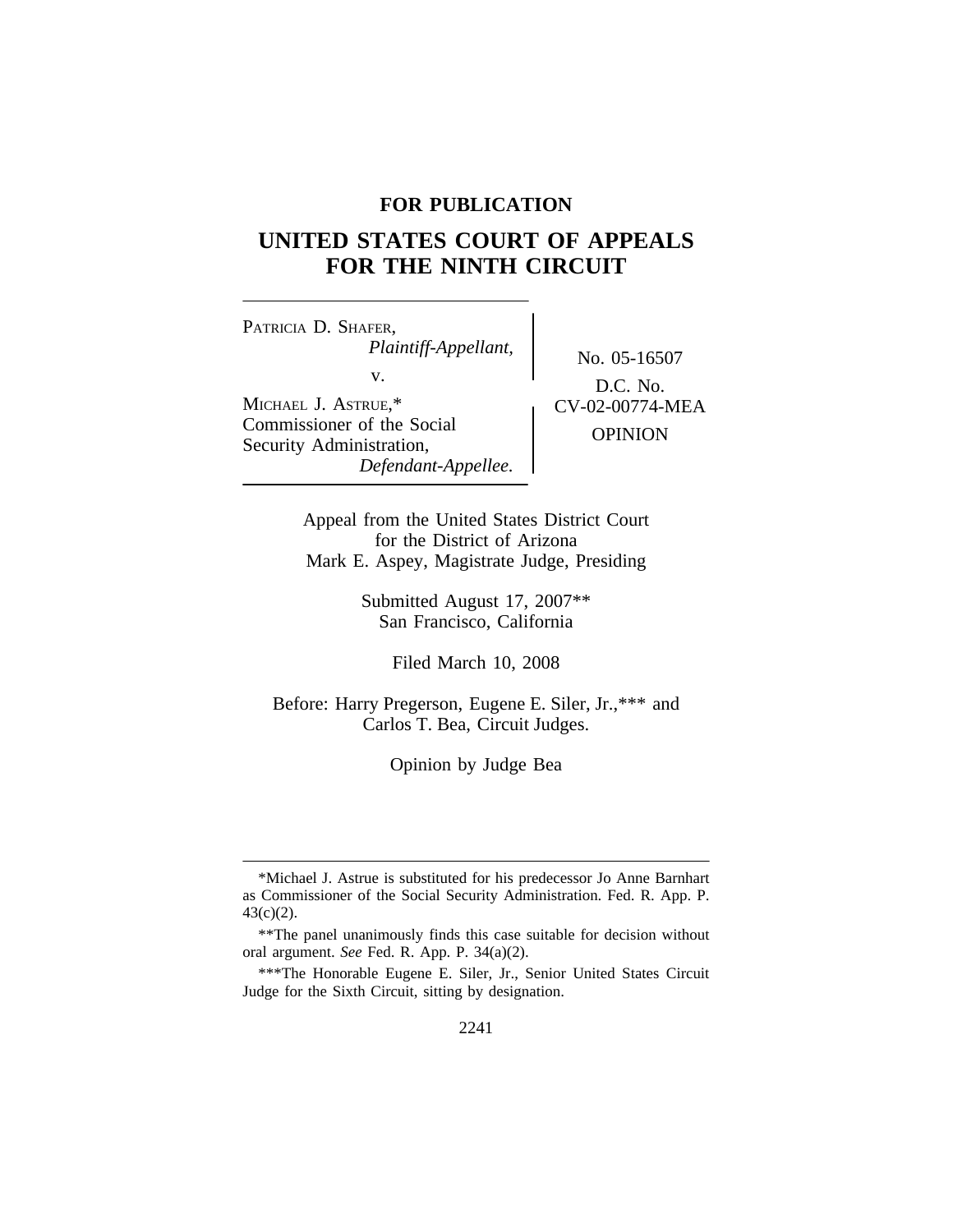# **COUNSEL**

Mark Caldwell, Caldwell & Ober, P.L.L.C., Phoenix, Arizona, for the plaintiff-appellant.

Peter D. Keisler, Assistant Attorney General; Paul K. Charlton, United States Attorney; Lucille Gonzales Meis, Regional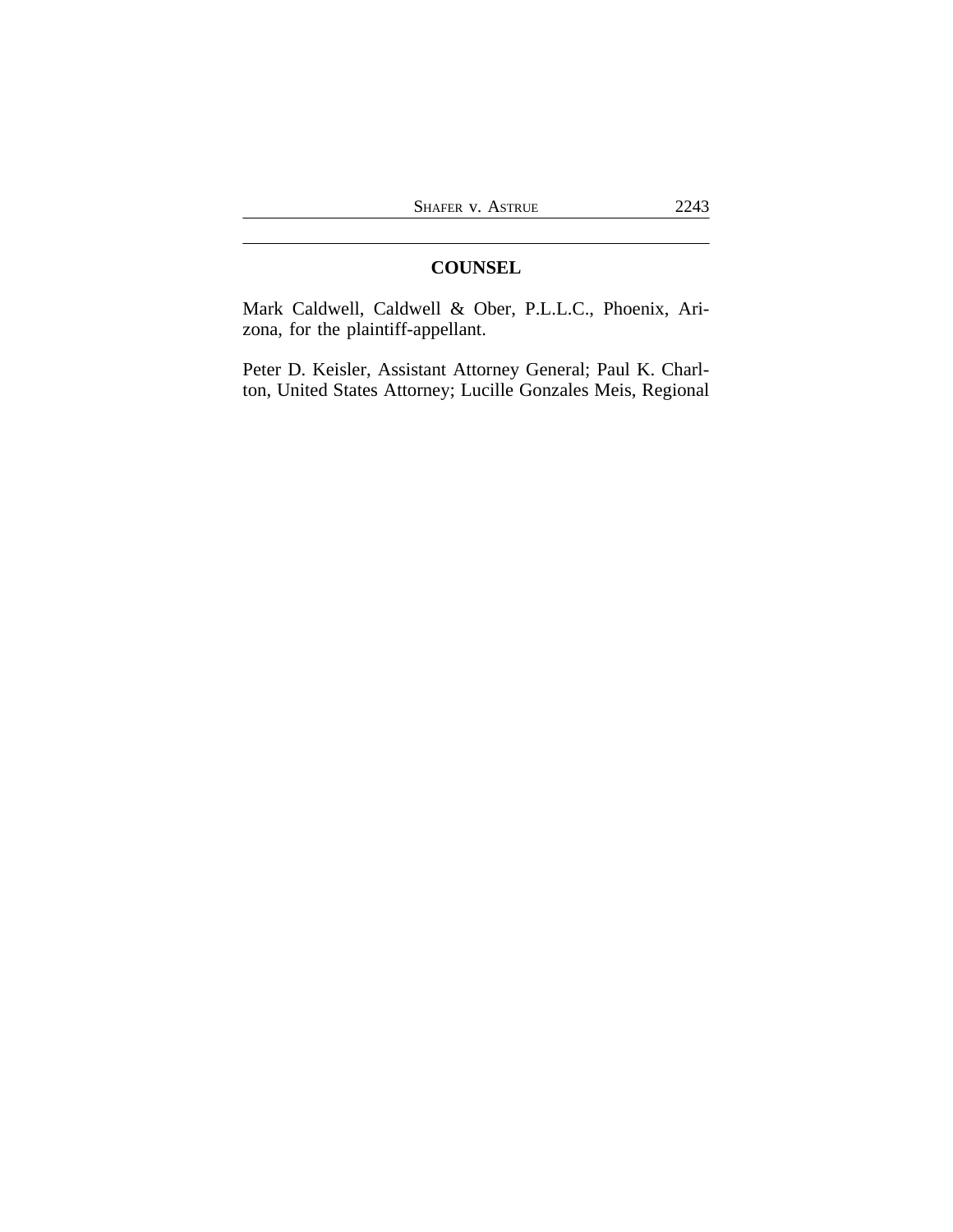Chief Counsel, Region IX; Theophous H. Reagans, Assistant Regional Counsel, Social Security Administration, for the defendant-appellee.

### **OPINION**

BEA, Circuit Judge:

Patricia D. Shafer ("Shafer") appeals the district court's order denying her motion for attorneys' fees under the Equal Access to Justice Act ("EAJA"), 28 U.S.C. § 2412, in a social security disability action. We have jurisdiction pursuant to 28 U.S.C. § 1291. We hold the district court abused its discretion in denying Shafer's motion because the government's defense of the procedural errors in the administrative law judge's opinion was not substantially justified. Accordingly, we reverse the district court's order and remand for a determination of the amount of attorneys' fees.

#### **I.**

Shafer was employed as an audit clerk for Hallmark Cards for approximately 37 years. On February 14, 2000, Shafer filed an application for social security disability benefits with the Commissioner of the Social Security Administration ("Commissioner"). The Commissioner denied Shafer's application. Shafer then sought review of the Commissioner's decision by an administrative law judge ("ALJ").

After a hearing, the ALJ denied Shafer's application for disability benefits. The ALJ found Shafer suffers from asthma, migraine headaches, degenerative disc disease, and gastroesophageal reflux disease. The ALJ concluded, however, Shafer was not disabled within the meaning of the Social Security Act, 42 U.S.C. §§ 1381, *et seq.*, because she retained the residual functional capacity for sedentary work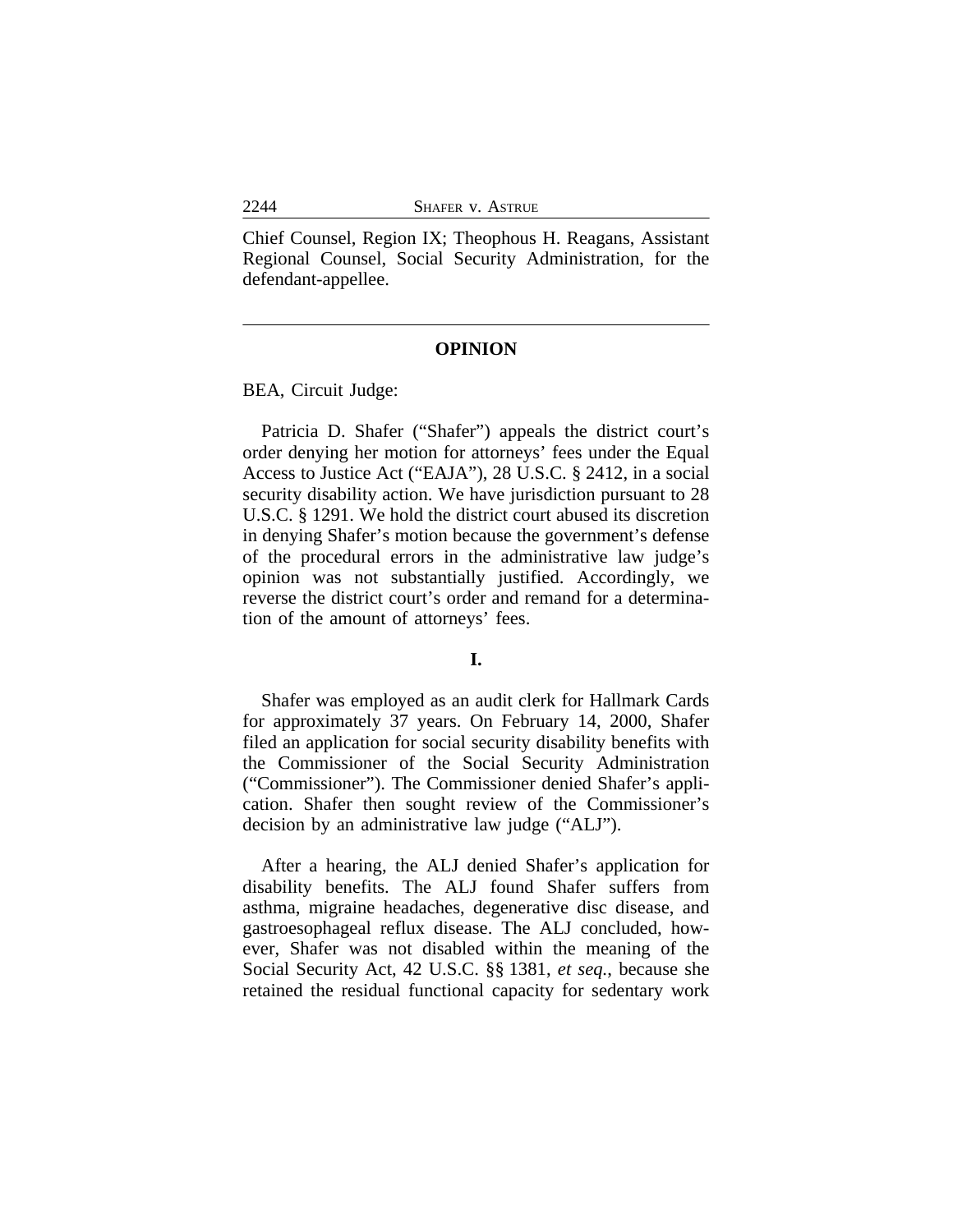and could perform her past relevant work as an audit clerk. The Social Security Administration's Appeals Council denied Shafer's request for review of the ALJ's decision, leaving the ALJ's decision to stand as the final decision of the Commissioner.

The district court affirmed the ALJ's decision, and Shafer appealed to this court. A panel of this court reversed the district court's decision and remanded the case to the Commissioner for further proceedings, holding the ALJ's decision was "infected" with procedural errors. *See Shafer v. Barnhart*, 120 F. App'x 688, 692 (9th Cir. 2005) (unpublished memorandum disposition). Specifically, the court identified four procedural errors.

First, the court held the ALJ erred in rejecting Dr. Clifford J. Harris, Jr.'s diagnoses. *See id.* at 692-94. Dr. Harris, a nonexamining medical expert, opined at the administrative hearing Shafer suffers from "anxiety and hyperventilation syndrome which, in turn, causes her to be 'very fatigued.' " *Id.* at 692. Nevertheless, the ALJ disregarded, without explanation or further development of the record, "that portion of Dr. Harris'[s] opinion regarding anxiety induced hyperventilation syndrome resulting in fatigue." *Id.* at 693. In doing so, the ALJ contravened governing regulations requiring him to develop the record when there is evidence of a medically determinable mental impairment and evaluate every medical opinion received. *Id.* (citing 20 C.F.R. § 404.1529;**<sup>1</sup>** 20 C.F.R.  $§$  404.1527(d)<sup>2</sup>).

Second, the court held the ALJ erred in rejecting, without providing clear and convincing evidence, treating physician

<sup>&</sup>lt;sup>1</sup> We will develop evidence regarding the possibility of a medically determinable mental impairment when we have information to suggest that such an impairment exists  $\ldots$  ." 20 C.F.R. § 404.1529(b).

<sup>&</sup>lt;sup>2</sup> Regardless of its source, we will evaluate every medical opinion we receive." 20 C.F.R. § 404.1527(d).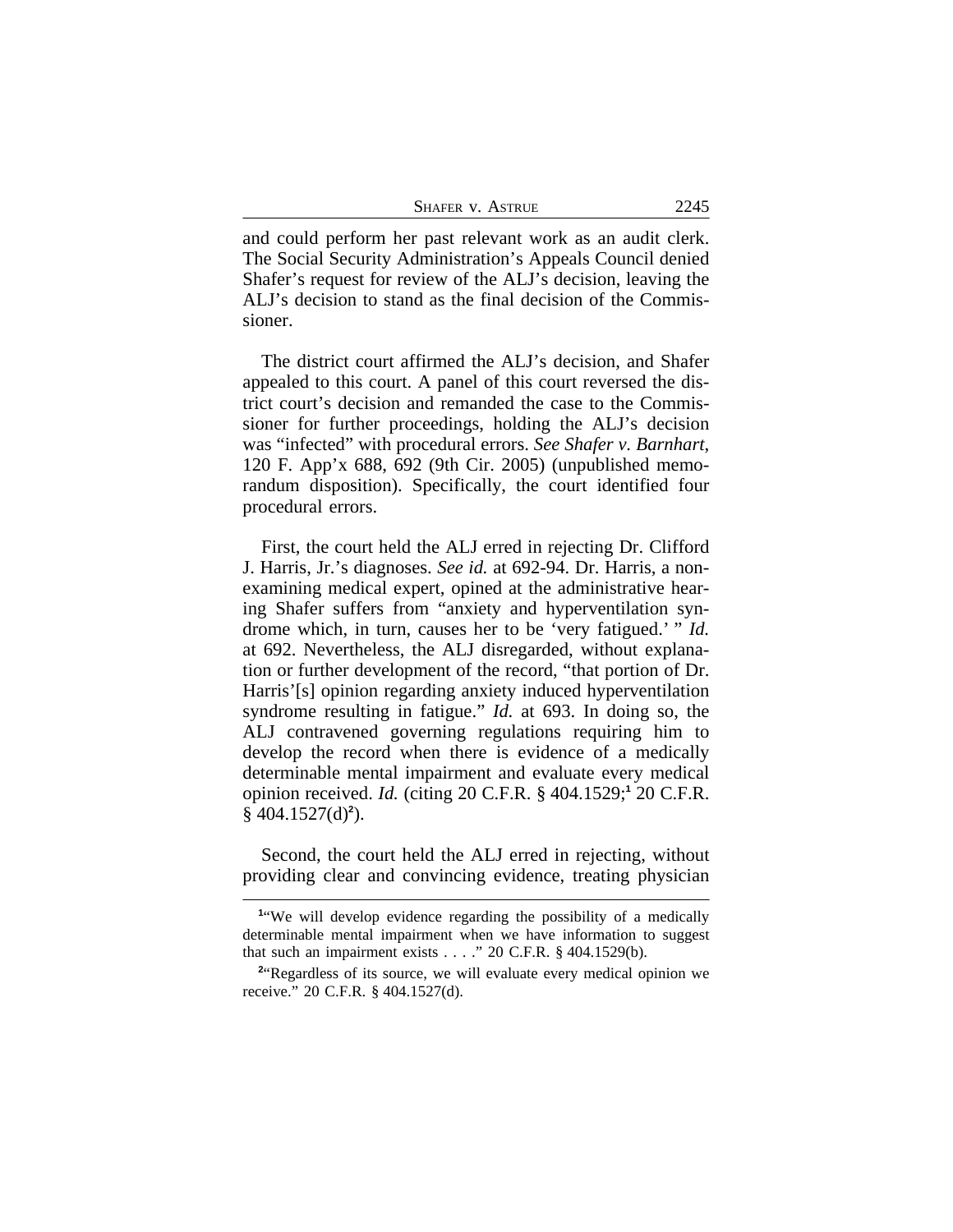2246 SHAFER v. ASTRUE

Dr. Kirk Butler's opinion regarding Shafer's nonexertional limitations. *Id.* at 694-95. Dr. Butler opined Shafer "suffers from moderately severe impairments that frequently cause her to experience deficiencies of concentration, persistence, and pace which manifest themselves in failure to complete tasks in a timely manner." *Id.* at 694. Mr. Nathan Dean, a vocational expert, testified "all work activity would be precluded for an individual suffering from these impediments." *Id.* The ALJ rejected Dr. Butler's opinion because "according to Dr. Harris the limitations of Dr. Butler are not consistent with his treatment notes and with the objective evidence of record . . . ." *Id.* This court held the ALJ's rejection of Dr. Butler's opinion contravened governing law requiring the ALJ to provide clear and convincing reasons supported by substantial evidence to reject the uncontroverted opinion of a treating physician. *Id.* (citing *Lester v. Chater*, 81 F.3d 821, 830-31 (9th Cir. 1996)).**<sup>3</sup>**

Third, the court held the ALJ erred in failing to provide clear and convincing reasons for discrediting Shafer's subjective complaints. *Id.* at 695-96. Shafer testified at the administrative hearing she was "forced to lie down two to three hours per day as a result of fatigue, and that she felt she could no longer function at her job because of numerous daily coughing spells, stress-induced incontinence, and back pain." *Id.* The court agreed with the ALJ that Shafer's statements regarding the impact of her impairments on her ability to work were "not entirely credible." *Id.* at 696. Nevertheless, the court held the ALJ committed legal error in failing to specify which parts of Shafer's testimony were not credible

**<sup>3</sup>**The court noted the ALJ "appears to have treated Dr. Butler's opinion as controverted by the testimony of Dr. Harris, the non-examining medical expert." *Shafer*, 120 F. App'x at 694. The court held, however, this treatment was factually incorrect because Dr. Harris "did not comment upon, let alone contradict," Dr. Butler's assessment that Shafer's impairments resulted in an inability to concentrate and complete tasks in a timely manner. *Id.* at 695. Further, the ALJ failed to describe "how or why Dr. Butler's treatment notes do not support his uncontroverted opinion." *Id.*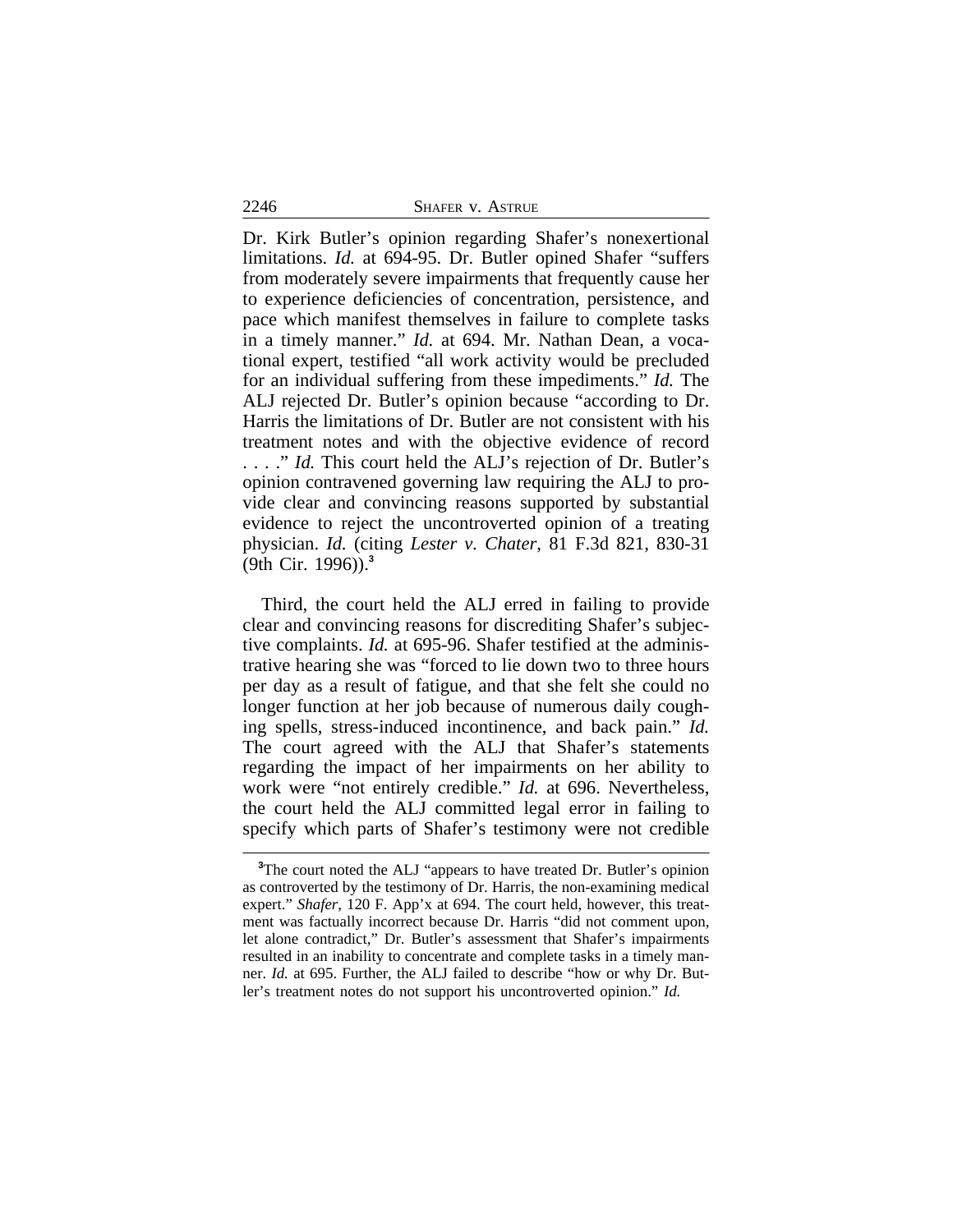| 2247<br><b>SHAFER V. ASTRUE</b> |  |
|---------------------------------|--|
|---------------------------------|--|

and what evidence in the record undermined such testimony. *Id.* (citing *Reddick v. Chater*, 157 F.3d 715, 722 (9th Cir. 1998)).

Fourth, the court held the ALJ erred in assessing Shafer's residual functional capacity. *Id.* at 696-98. Specifically, the ALJ had erroneously assessed Shafer's "residual functional capacity for the exertional demands of work in categorical terms instead of providing a function-by-function assessment"; "failed to provide any assessment of her nonexertional residual functional capacity"; failed adequately to consider fatigue; and blindly adopted the residual functional capacity assessment of Dr. Harris, a non-treating, nonexamining medical expert, even though Dr. Harris's assessment was contradicted by the evidence in the record. *Id.* at 697-98. Thus, the ALJ's residual functional capacity analysis fell "far short of what the Social Security Regulations and accompanying Rulings require[d]." *Id.* at 697.

The court noted the procedural errors "permeating the ALJ's opinion in this case cannot be ignored" and that it was not possible to discern the bases for the ALJ's conclusions. *Id.* at 698. The court, without expressing any opinion on the merits of Shafer's application for benefits, reversed the district court and remanded the case to the Commissioner for further proceedings. *Id.*

On remand, Shafer filed a motion for attorneys' fees in district court under the EAJA, contending the government's defense of the ALJ's procedurally flawed decision was not substantially justified. The district court denied Shafer's motion, holding "the parties in this matter were engaged in a 'genuine dispute,' over an issue about which 'reasonable people' could disagree." The district court reasoned this court, in reversing the district court's decision affirming the denial of benefits to Shafer, had not concluded "as a matter of law, that [Shafer] was disabled or that the ALJ had erred in determining that [Shafer] was not disabled; [this court had] focused on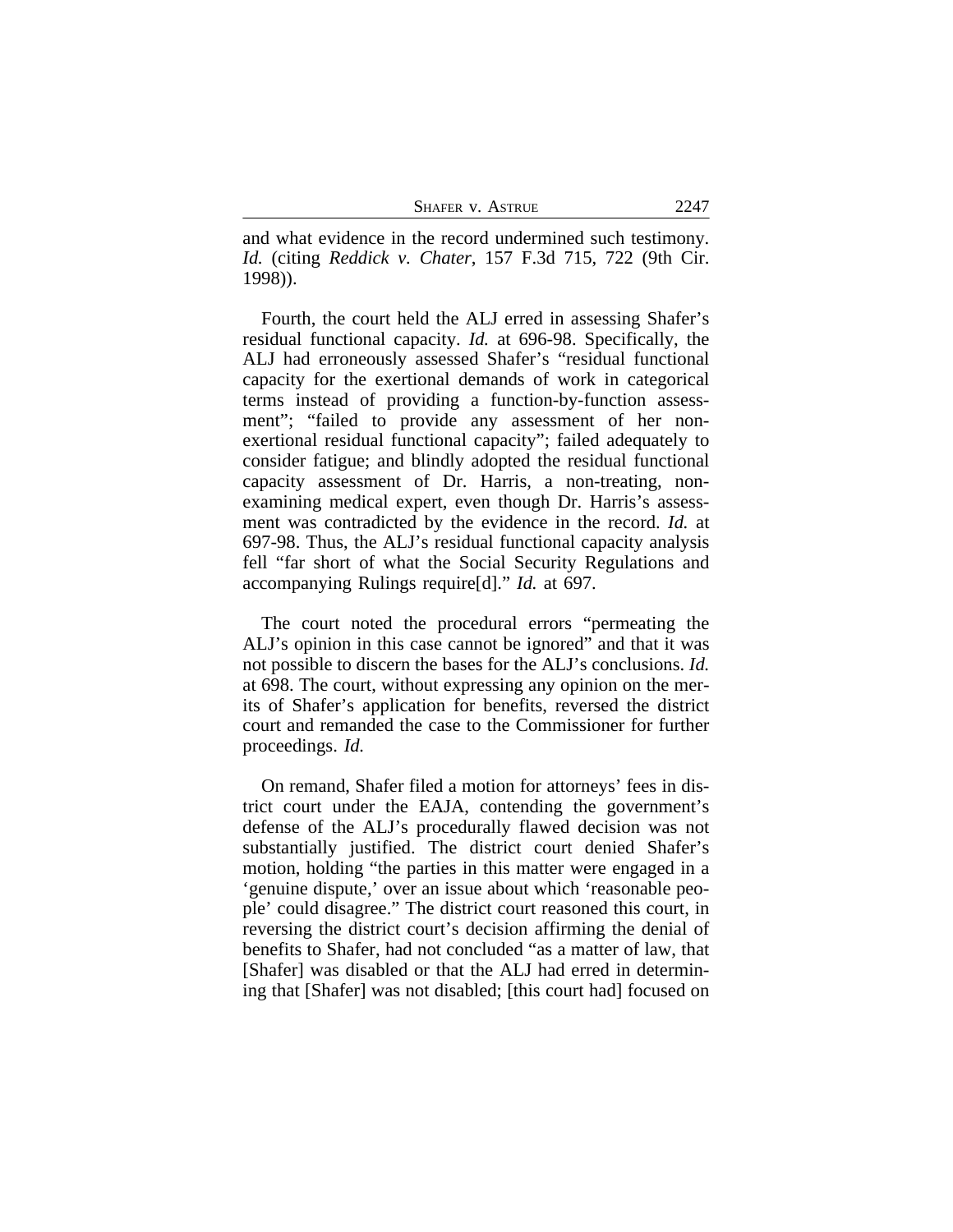the sufficiency of the ALJ's explanation for his conclusion, not the evidentiary record." **4** Therefore, the district court held the government's position was substantially justified and Shafer was not entitled to an award of attorneys' fees under the EAJA. Shafer's timely appeal to this court followed.

#### **II.**

We review the district court's denial of a motion for attorneys' fees under the EAJA for abuse of discretion. *Corbin v. Apfel*, 149 F.3d 1051, 1052 (9th Cir. 1998). A district court abuses its discretion if it "base[s] its ruling on an erroneous view of the law or on a clearly erroneous assessment of the evidence." *Cooter & Gell v. Hartmarx Corp.*, 496 U.S. 384, 405 (1990).

#### **III.**

**[1]** The EAJA states, in relevant part:

[A] court shall award to *a prevailing party* other than the United States fees and other expenses . . . incurred by that party in any civil action (other than cases sounding in tort), including proceedings for judicial review of agency action, brought by or against the United States in any court having jurisdiction of that action, unless the court finds that the position of the United States was *substantially justified* or that special circumstances make an award unjust.

**<sup>4</sup>**The district court was incorrect in stating this court in the first appeal did not hold the ALJ erred in finding Shafer was not disabled. Although this court did not address the merits of Shafer's application for benefits, it held the ALJ erred, as a matter of law, in finding Shafer was not disabled because the ALJ committed procedural errors in reaching that determination. *See Shafer*, 120 F. App'x at 692.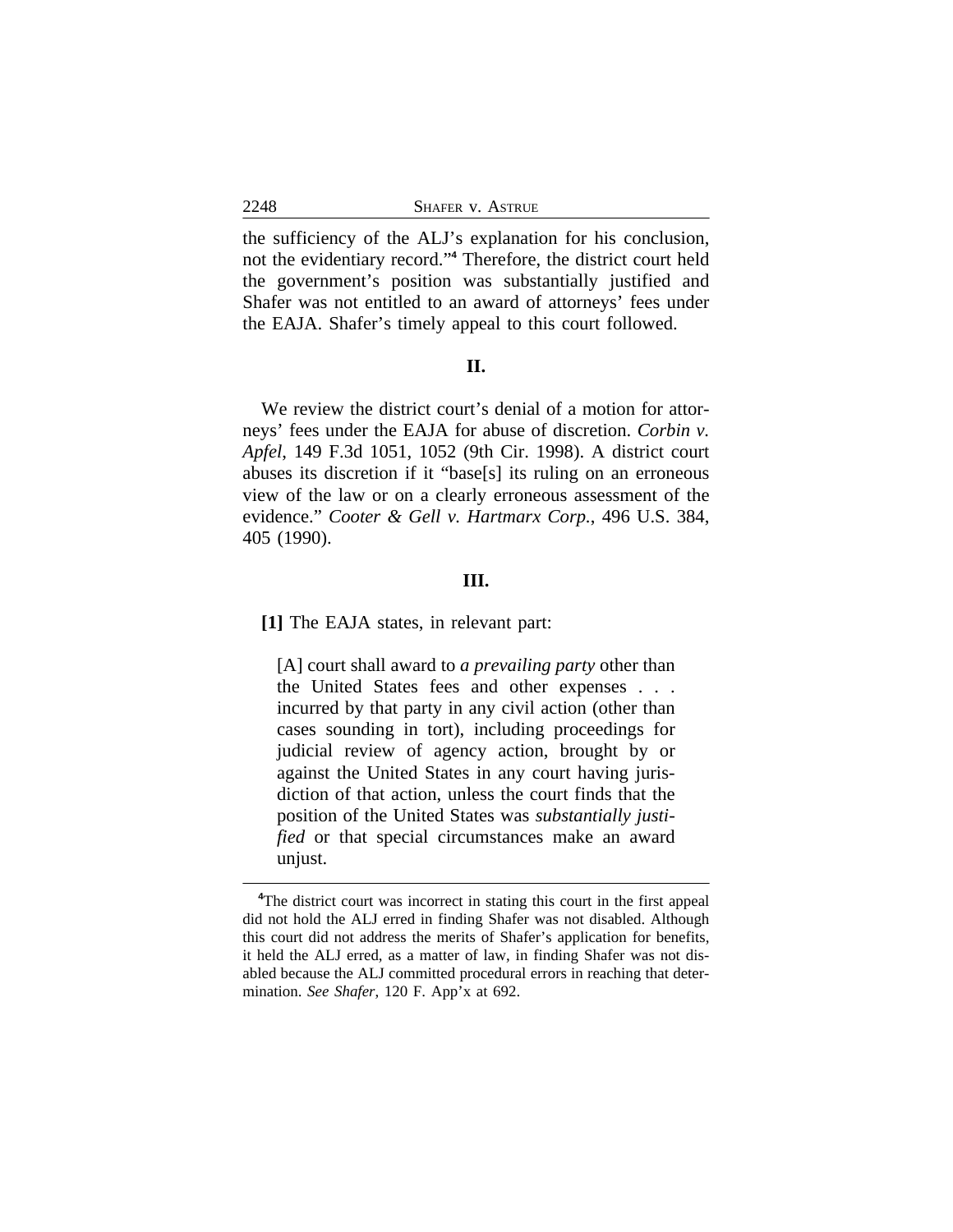SHAFER V. ASTRUE 2249

28 U.S.C. § 2412(d)(1)(A) (emphases added).**<sup>5</sup>** "Fees and other expenses" include "reasonable attorney fees." *Id.* § 2412(d)(2)(A). It is undisputed Shafer was the "prevailing party" in the first appeal to this court. Therefore, the only question is whether the government's position in Shafer's appeal from the ALJ's denial of social security disability benefits was "substantially justified."

**[2]** " 'Substantial justification' under the EAJA means that the government's position must have a reasonable basis in law and fact." *Corbin*, 149 F.3d at 1052. "The government's position must be substantially justified at each stage of the proceedings." *Id.* (citation and internal quotation marks omitted). Where, as here, the ALJ's decision was reversed on the basis of procedural errors, the question is *not* whether the government's position as to the merits of Shafer's disability claim was substantially justified. *See id.* at 1052-53. Rather, the relevant question is whether the government's decision to defend on appeal the procedural errors committed by the ALJ was substantially justified.**<sup>6</sup>** *See id.* at 1053.

Our decision in *Corbin* is instructive. The district court affirmed an ALJ's denial of Corbin's claim for social security disability benefits. *Id.* at 1052. On appeal, this court reversed and remanded the case to the Commissioner for further proceedings because the ALJ committed two errors. *Id.* Specifically, the ALJ failed to determine: (1) whether Corbin's testimony regarding "excess pain" she suffered as a result of her impairments was credible; and (2) whether a doctor, who had ordered Corbin not to lift more than 5 pounds, intended the lifting restriction to be temporary or permanent. *Id.* On

**<sup>5</sup>**The government does not contend there are "special circumstances [that] make an award unjust" in this case. *See* 28 U.S.C.  $\S$  2412(d)(1)(A).

**<sup>6</sup>**Accordingly, the district court committed an error of law, and thus abused its discretion, in viewing the relevant question as whether the government was substantially justified in contending Shafer was not disabled. *See Cooter & Gell*, 496 U.S. at 405.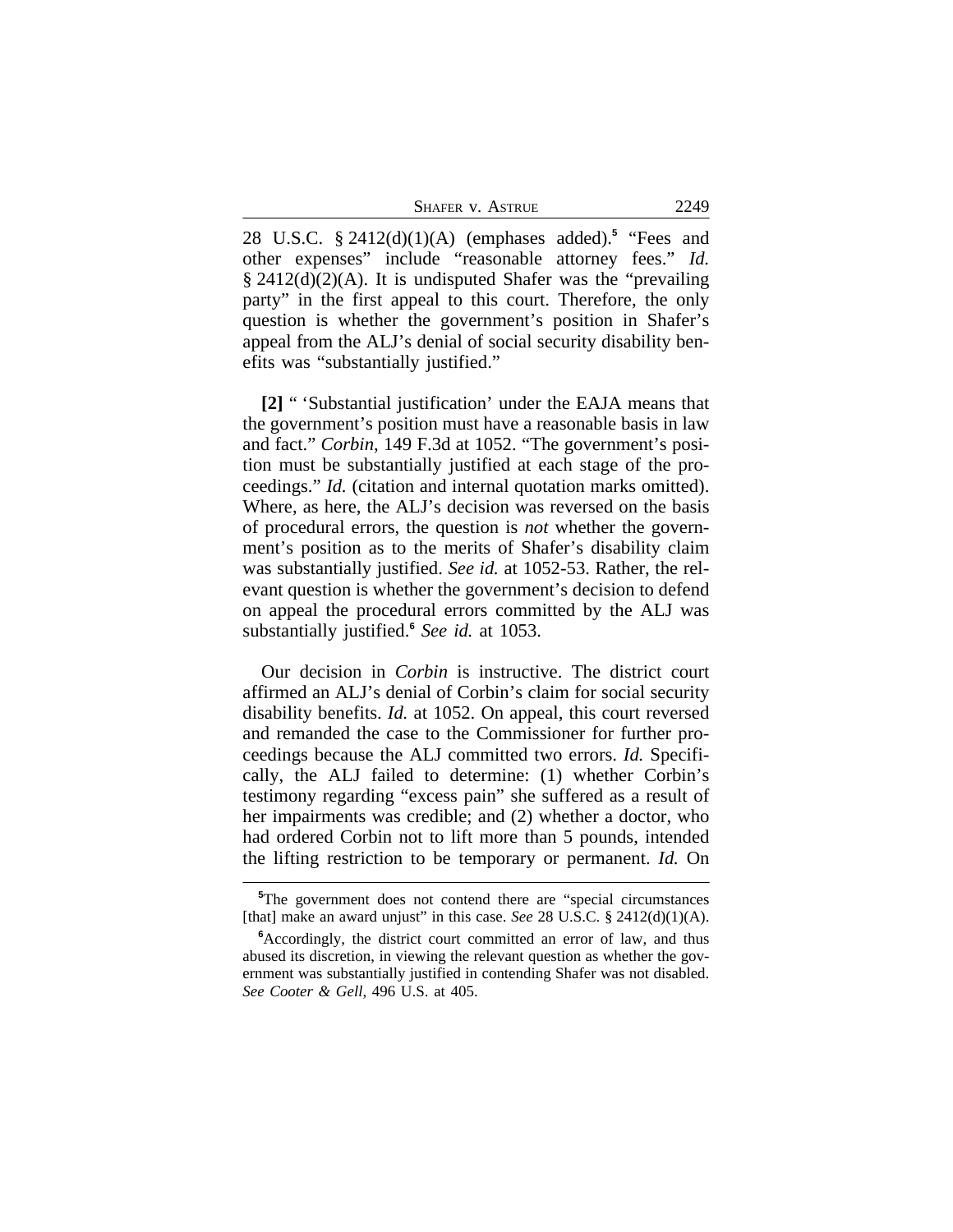|  | SHAFER V. ASTRUE |
|--|------------------|

remand, Corbin filed a motion for attorneys' fees under the EAJA, which the district court denied. *Id.* The district court held because there was "some evidence" to support the ALJ's denial of benefits, and the ALJ had merely failed properly to evaluate that evidence, the government's position was "substantially justified." *Id.*

On appeal, this court reversed, holding the district court erred in considering whether the government's position on the ultimate issue of Corbin's disability was substantially justified. *Id.* at 1053. Rather, the district court should have determined whether the government was substantially justified in defending the ALJ's procedural errors. *Id.* The court held the procedural errors committed by the ALJ—"a failure to make findings and weigh evidence"—were "serious." *Id.* at 1053. Corbin's testimony regarding excessive pain could be discredited only by specific findings, which were lacking. *Id.* While the government's defense on appeal of a procedural error did not automatically justify an award of attorneys' fees, "the defense of basic and fundamental errors such as the ones in the present case" lacked substantial justification. *Id.*

**[3]** In this case, the ALJ committed the same fundamental procedural errors as the ALJ in *Corbin*. The ALJ failed to provide clear and convincing reasons for discrediting Shafer's subjective complaints and failed to make any findings regarding Dr. Harris's diagnosis of anxiety induced hyperventilation syndrome resulting in fatigue. Further, the ALJ in this case committed procedural errors that were absent in *Corbin*. The ALJ rejected a treating physician's opinion in favor of a nontreating physician's opinion without providing clear and convincing reasons, and committed several errors in assessing Shafer's residual functional capacity. It follows *a fortiori* the government's defense of the ALJ's procedural errors was not substantially justified, and Shafer is entitled to attorneys' fees under the EAJA.

**[4]** Accordingly, we reverse the district court's order denying Shafer's motion for attorneys' fees under the EAJA, and